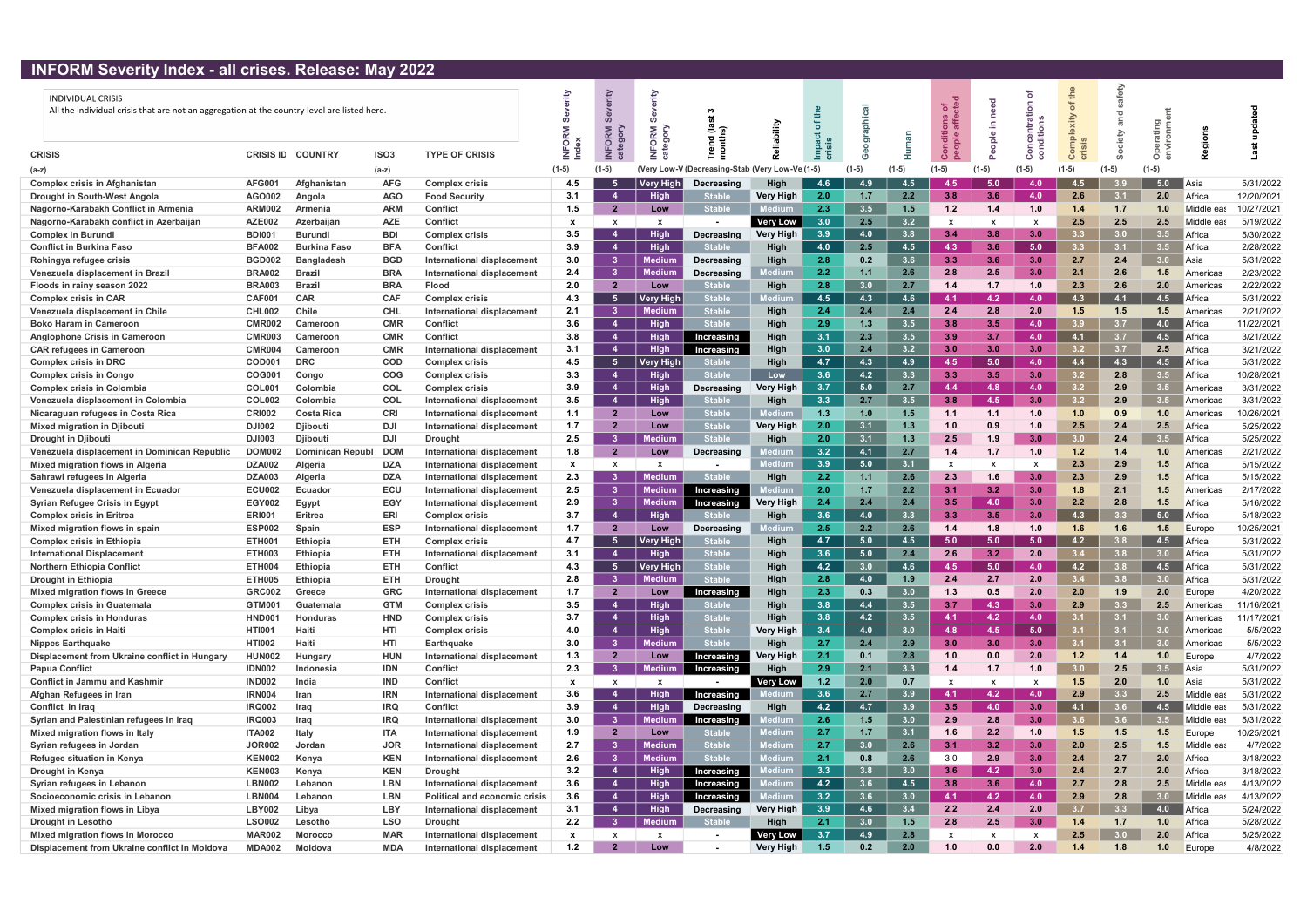| <b>Drought in Madagascar</b>                         | MDG002        | Madagascar             | <b>MDG</b>     | <b>Drough</b>                     | 2.9          |                         | Medium           |               | Verv Hiah                   | $2.2^{\circ}$             | 2.2 | 2.2 | -3.9                      | 3.7              | 4.0                       | 1.9              | 2.3 | 1.5              | Africa                | 4/28/2022  |
|------------------------------------------------------|---------------|------------------------|----------------|-----------------------------------|--------------|-------------------------|------------------|---------------|-----------------------------|---------------------------|-----|-----|---------------------------|------------------|---------------------------|------------------|-----|------------------|-----------------------|------------|
| Tropical Cyclones Season in 2022 in Madagascar       | MDG006        | <b>Madagascar</b>      | <b>MDG</b>     | <b>Tropical cyclone</b>           | 1.8          | $\overline{\mathbf{2}}$ | Low              | Decreasing    | <b>Very High</b>            | 3.5                       | 4.9 | 2.3 | 0.8                       | 0.6              | 1.0                       | 1.7              | 2.3 | 1.0              | Africa                | 4/28/2022  |
| <b>Criminal Violence in Mexico</b>                   | <b>MEX002</b> | Mexico                 | <b>MEX</b>     | Other type of violence            | $\mathbf{x}$ | x                       | X                |               | Low                         | 4.1                       | 5.0 | 3.4 | x                         |                  | x                         | 3.3              | 3.0 | 3.5              | <b>Americas</b>       | 10/19/2021 |
| <b>Mixed Migration in Mexico</b>                     | <b>MEX003</b> | Mexico                 | <b>MEX</b>     | International displacement        | 2.4          |                         | Medium           | table         | High                        | 3.7                       | 5.0 | 2.7 | 1.1                       | 1.2              | 1.0                       | 3.0              | 3.0 | 30               | Americas              | 2/17/2022  |
| <b>Complex crisis in Mali</b>                        | <b>MLI001</b> | Mali                   | <b>MLI</b>     | <b>Complex crisis</b>             | 4.3          | - 5                     | <b>Very High</b> | <b>Stable</b> |                             | 4.3                       | 4.9 | 3.9 | 4.3                       | 4.6              | 4.0                       | 4.3              | 3.1 | 5.0              | Africa                | 2/28/2022  |
| <b>Rakhine Conflict</b>                              | <b>MMR002</b> | Myanmar                | <b>MMR</b>     | <b>Conflict</b>                   | 3.7          | $\overline{4}$          | <b>High</b>      | Increasing    | High                        | 2.9                       | 1.3 | 3.5 | 3.8                       | 3.6              | 4.0                       | 4.0              | 3.9 | <b>4.0</b>       | l Asia                | 5/31/2022  |
| <b>Kachin and Shan Conflict</b>                      | MMR003        | Myanmar                | <b>MMR</b>     | <b>Conflict</b>                   | 3.8          | -4                      | High             | Increasing    | High                        | 3.6                       | 2.4 | 4.1 | $-4.1$                    | 4.1              | 4.0                       | 3.7              | 3.9 |                  | <b>∎Asia</b>          | 5/31/2022  |
| Post-coup conflict in Myanmar                        | MMR004        | Myanmar                | <b>MMR</b>     | <b>Conflict</b>                   | 4.4          | - 5                     | Very High        | Increasing    | Very High                   | 4.1                       | 4.1 | 4.1 | 5.0                       | 5.0              | 5.0                       | 3.7              | 3.9 | 3.5              | <b>BAsia</b>          | 5/31/2022  |
| Cabo Delgado Islamist Insurgency                     | <b>MOZ004</b> | <b>Mozambique</b>      | <b>MOZ</b>     | Other type of violence            | 3.4          | $\overline{4}$          | <b>High</b>      |               | High                        | 3.7                       | 2.8 | 4.0 | 3.3                       | 3.6              | 3.0                       | 3.4              | 3.7 | 3.0 <sub>1</sub> | Africa                | 4/22/2022  |
| 2022 Tropical Cyclone Seasons in Mozambique          | <b>MOZ008</b> | <b>lozambique</b>      | <b>MOZ</b>     | <b>Tropical cyclone</b>           | 3.1          | $\overline{4}$          | <b>High</b>      | Increasing    | Hiah                        | 2.7                       | 3.7 | 2.1 | 3.2                       | 3.3              | 3.0                       | $3.4^{\circ}$    | 3.7 | 3.0 <sub>1</sub> | Africa                | 4/22/2022  |
| Refugees from Mali in Mauritania                     | <b>MRT002</b> | Mauritania             | <b>MRT</b>     | International displacement        | 2.1          | 3                       | Medium           |               |                             | 1.8                       | 0.0 | 2.5 | 2.3                       | 1.5              | 3.0                       | 2.2              | 2.4 | 2.0              | Africa                | 10/25/2021 |
| <b>Food Security in Mauritania</b>                   | MRT003        | Mauritania             | <b>MRT</b>     | <b>Drought</b>                    | 2.8          | 3                       | <b>Medium</b>    |               | Low                         | 3.4                       | 4.4 | 2.8 | 2.9                       | 2.8              | 3.0                       | 2.2              | 2.4 | 2.0              | Africa                | 10/25/2021 |
| <b>Complex crisis in Malawi</b>                      | <b>MWI002</b> | Malawi                 | <b>MWI</b>     | <b>Complex crisis</b>             | 2.5          |                         | Medium           | Decreasing    | <b>Very High</b>            | 3.4                       | 4.4 | 2.7 | 2.1                       | 2.               | 2.0                       | 2.3              | 2.0 |                  | Africa                | 5/31/2022  |
| <b>Tropical Cyclone Ana in Malawi</b>                | <b>MWI004</b> | Malawi                 | <b>MWI</b>     | <b>Tropical cyclone</b>           | 2.1          |                         | <b>Medium</b>    |               | Hiah                        | 3.2                       | 4.2 | 2.5 | 1.3                       | 1.5              | 1.0                       | 2.3              | 2.0 |                  | Africa                | 5/31/2022  |
| International Refugees in Malaysia                   | <b>MYS00</b>  | Malaysia               | <b>MYS</b>     | International displacement        | 2.2          | 3                       | Mediun           | Increasing    | High                        | 2.9                       | 1.7 | 3.4 | 2.1                       |                  | 2.0                       | 1 9              | 1.8 | 2.0              | Asia                  | 5/31/2022  |
| <b>Food Security Crisis in Namibia</b>               | <b>NAM002</b> | Namibi                 | <b>NAM</b>     | <b>Food Security</b>              | 2.4          | 3                       | Medium           |               | edium                       | 2.8                       | 4.3 | -15 |                           |                  | 3.0 <sub>1</sub>          |                  | 1.6 |                  | Africa                | 5/31/2022  |
| <b>Boko Haram in Niger</b>                           | <b>NER002</b> | Niger                  | <b>NER</b>     | <b>Conflict</b>                   | 3.0          | 3                       | Medium           | <b>Stable</b> | edium                       | 2.6                       | 1.2 | 3.1 | 2.7                       | 2.4              | 3.0                       | 3.8              | 2.8 | 4.5              | Africa                | 2/28/2022  |
| <b>Mali/Burkina Faso conflict</b>                    | <b>NER003</b> | Niger                  | <b>NER</b>     | <b>Conflict</b>                   | 3.3          | $\overline{4}$          | High             | <b>Stable</b> |                             | 3.0                       | 2.4 | 3.3 | 3.3                       |                  | 3.0                       | $3.5\,$          | 2.8 | 4.0              | Africa                | 2/28/2022  |
| <b>Nigerian Refugees</b>                             | <b>NER004</b> | Niger                  | <b>NER</b>     | International displacement        | 2.7          | $\mathbf{3}$            | <b>Medium</b>    | <b>Stable</b> | edium                       | 2.1                       | 0.6 | 2.7 | 3.1                       | 3.1              | 3.0                       | 2.7              | 2.8 |                  | Africa                | 10/30/2021 |
| <b>Complex crisis in Nigeria</b>                     | NGA00         | <b>Nigeria</b>         | <b>NGA</b>     | <b>Complex crisis</b>             | 4.2          | -5                      | Very Higl        | <b>Stable</b> |                             | 4.5                       | 5.0 | 4.1 | -4.0                      | 5.0              | 3.0 <sub>1</sub>          | 4.4              | 34  | 5.0              | ∥Africa               | 2/23/2022  |
| <b>Middle belt conflict</b>                          | <b>NGA003</b> | <b>Nigeria</b>         | <b>NGA</b>     | <b>Conflict</b>                   | 3.2          | $\blacktriangle$        | High             | <b>Stable</b> |                             | 3.0                       | 2.3 | 3.3 | 3.2                       | 3.3              | 3.0                       | 3.5              | 3.4 |                  | Africa                | 2/23/2022  |
| Boko Haram crisis in Nigeria                         | <b>NGA004</b> | <b>Nigeria</b>         | <b>NGA</b>     | <b>Conflict</b>                   | 4.2          |                         | Verv High        | Increasing    |                             | 4.2                       | 2.2 | 4.8 | 4.5                       | 4.9              | 4.0                       | 3.7              | 3.4 | 4.0              | ∥Africa               | 2/23/2022  |
| <b>Northwest Banditry</b>                            | <b>NGA007</b> | Nigeria                | <b>NGA</b>     | Other type of violence            | 3.6          | $\overline{4}$          | <b>High</b>      |               |                             | 3.2                       | 2.8 | 3.4 | -3.7                      | 4.3              | 3.0                       | 3.7              | 3.4 | 4.0              | Africa                | 2/23/2022  |
| <b>Cameroonian Refugees in Nigeria</b>               | <b>NGA008</b> | <b>Nigeria</b>         | <b>NGA</b>     | International displacement        | 2.0          | $\overline{2}$          | Low              | <b>Stable</b> | lediur                      | 1.6                       | 2.0 | 1.4 | 1.2                       | 1.4              | 1.0                       | 3.5              | 3.4 | $3.5^{\circ}$    | Africa                | 2/23/2022  |
| Socioeconomic crisis in Nicaragua                    | <b>NIC001</b> | Nicaragua              | <b>NIC</b>     | Political and economic crisis     | 1.9          |                         | Low              | $\sim$        | <b>Very High</b>            | 2.8                       | 4.1 | 1.9 | 0.5                       |                  | 1.0                       | 2.9              | 2.7 | 3.0 <sub>1</sub> | <b>America</b>        | 4/22/2022  |
| <b>Complex crisis in Pakistan</b>                    | PAK00         | <b>Pakistan</b>        | <b>PAK</b>     | <b>Complex crisis</b>             | 3.6          | -4                      | High             | <b>Stable</b> | Hiah                        | 4.2                       | 5.0 | 3.7 | -3.5                      | 5.0              | 2.0                       | $3.4^{\circ}$    | 3.2 | $3.5^{\circ}$    | Asia                  | 5/31/2022  |
| Kashmir conflict in Pakistan                         | <b>PAK004</b> | Pakistan               | <b>PAK</b>     | <b>Conflict</b>                   | $\mathbf{x}$ | $\mathbf{x}$            | X                | $\sim$        | Very Low                    | 0.4                       | 1.0 | 0.0 | x                         |                  |                           | 2.9              | 3.2 | 2.5              | Asia                  | 5/31/2022  |
| Venezuela displacement in Panama                     | <b>PAN002</b> | Panama                 | <b>PAN</b>     | International displacement        | 2.1          |                         | Medium           | <b>Stable</b> | Hiah                        | 2.5                       | 2.6 | 2.4 | 2.3                       |                  | 3.0                       | 1.4              | 1.7 | 1.0              | America               | 2/24/2022  |
| Venezuela displacement in Peru                       | <b>PER002</b> | Peru                   | <b>PER</b>     | International displacement        | 3.0          | -3                      | Medium           | Increasing    |                             | 3.3                       | 2.4 | 3.7 | 3.4                       | 3.7              | 3.0                       | 2.1              | 2.7 |                  | America               | 2/17/2022  |
| Mindanao conflict                                    | <b>PHL003</b> | Philippines            | <b>PHL</b>     | Conflict                          | 2.2          | 3                       | Medium           | Increasing    |                             | 2.8                       | 3.0 | 2.7 |                           | 1.8              | 1.0                       | 2.7              | 2.9 |                  | Asia                  | 5/31/2022  |
| <b>Typhoon RA</b>                                    | <b>PHL010</b> | Philippines            | <b>PHL</b>     | <b>Tropical cyclone</b>           | 3.1          | $\overline{4}$          | <b>High</b>      |               | High                        | 2.9                       | 3.0 | 2.9 | -3.5                      | 4.0 <sub>1</sub> | 3.0 <sub>1</sub>          | 2.7              | 2.9 |                  | Asia                  | 5/31/2022  |
| Displacement from Ukraine conflict in Poland         | <b>POL002</b> | Poland                 | <b>POL</b>     | International displacement        | 1.6          | $\mathbf{2}$            | Low              | Increasing    | Very High                   | 3.1                       | 2.1 | 3.5 | 1.0                       | 0.0              | 2.0                       | 1.0              | 1.0 |                  | Europe                | 3/31/2022  |
| <b>Complex crisis in DPRK</b>                        | PRK00         | <b>DPRK</b>            | <b>PRK</b>     | <b>Complex crisis</b>             | 3.8          | $\overline{4}$          | <b>High</b>      |               |                             | 4.0                       | 4.6 | 3.6 | -4.5                      | 5.0              | 4.0                       | 2.6              | 2.7 | 2.5              | Asia                  | 5/25/2022  |
| <b>Conflict in Palestine</b>                         | <b>PSE002</b> | Palestine              | <b>PSE</b>     | Conflict                          | 3.8          | $\overline{4}$          | High             | <b>Stable</b> | Hiah                        | 3.7                       | 3.4 | 3.9 | 4.0                       | 4.0 <sub>1</sub> | 4.0                       |                  | 2.2 | 4.5              | Middle ea             | 5/31/2022  |
| <b>Regional Boko Haram Crisis</b>                    | <b>REG00</b>  | Nigeria, Niger, Chac   | NGA, NE        | <b>Regional crisis</b>            | 4.2          | - 5                     | Verv Higl        | <b>Stable</b> |                             | 4.0                       | 2.3 | 4.5 | 4.5                       | 4.9              | 4.0                       | 4.1              | 3.6 | 4.5              | Africa,Afrio          | 10/30/2021 |
| <b>Venezuela Regional Crisis</b>                     | <b>REG002</b> | Venezuela,Brazil,0     | <b>VEN,BR</b>  | <b>Regional crisis</b>            | 3.9          | $\overline{4}$          | <b>High</b>      | <b>Stable</b> | High                        | 4.0                       | 2.9 | 4.4 | 4.0                       | 5.0              | 3.0                       | 3.8 <sub>1</sub> | 2.7 | 4.5              | Americas              | 3/14/2022  |
| <b>Regional Kashmir conflict</b>                     | <b>REG003</b> | ndia.Pakistan          | <b>IND,PAI</b> | <b>Regional crisis</b>            | $\mathbf{x}$ | $\mathbf{x}$            | X                |               | Very Low                    | 3.9                       | 2.1 | 4.5 |                           | $\mathbf{x}$     | $\mathbf{x}$              | 2.7              | 2.8 | 2.5              | Asia.Asia             | 3/16/2022  |
| <b>Syrian Regional Crisis</b>                        | <b>REG004</b> | Syria, Turkey, Iraq, E | SYR.TU         | <b>Regional crisis</b>            | 4.3          |                         | <b>Very High</b> | <b>Stable</b> |                             | 3.8                       | 3.1 | 4.1 | 4.5                       | 5.0              | 4.0                       | 4.4              |     | 5.0              | Middle eas            | 4/21/2022  |
| Eastern Mediterranean Route                          | <b>REG006</b> | <b>Turkey, Greece</b>  |                | <b>TUR, GR</b> Regional crisis    | 3.2          |                         | <b>High</b>      | Decreasing    |                             | 3.3                       | 3.0 |     | 3.5                       | 4.0              | 3.0                       | 2.8              | 2.6 |                  | Middle eas            | 4/21/2022  |
| <b>Central Mediterranean Route</b>                   | <b>REG007</b> | Algeria, Tunisia, Lit  | DZA,TU         | <b>Regional crisis</b>            | $\mathbf{x}$ | x                       | x                | $\sim$        | <b>Very Low</b>             | $\boldsymbol{\mathsf{x}}$ |     | 4.0 |                           | $\mathsf{x}$     | $\boldsymbol{\mathsf{x}}$ | 2.6              | 2.6 | 2.5              | Africa Afrio          | 10/31/2021 |
| Western Mediterranean Route                          | <b>REG008</b> | Algeria, Morocco, S    |                | DZA, MA Regional crisis           | $\mathbf{x}$ |                         |                  | $\sim$        | <b>Very Low</b>             | $\mathbf{x}$              |     | 3.2 | $\boldsymbol{\mathsf{x}}$ |                  | x                         | 2.6              | 2.6 | 2.5              | Africa, Afrio         | 10/31/2021 |
| <b>Rohingya Regional Crisis</b>                      | <b>REG011</b> | Bangladesh, Myanr      | <b>BGD,MI</b>  | <b>Regional crisis</b>            | 3.9          | -4                      | <b>High</b>      | Increasing    | High                        | 3.1                       | 1.4 | 3.7 | $-4.1$                    | 4.1              | 4.0                       | 4.1              | 3.5 | 4.5              | Asia,Asia             | 3/16/2022  |
| <b>Southern Africa Regional Food Security Crisis</b> | <b>REG012</b> | Lesotho,Madagaso       |                | <b>LSO, ML</b> Regional crisis    | 3.5          | $\overline{4}$          | <b>High</b>      | Decreasing    | High                        | 3.4                       | 3.9 | 3.1 | 4.0                       | 5.0              | 3.0                       | 2.8              | 2.5 | 3.0              | Africa, Afrio         | 3/28/2022  |
| Nagorno-Karabakh Conflict                            | <b>REG013</b> | Armenia, Azerbaija     | ARM,AZ         | <b>Regional crisis</b>            | $\mathbf{x}$ | $\mathsf{X}$            | $\mathbf{x}$     | $\sim$        | <b>Very Low</b>             | 2.7                       | 2.6 | 2.7 | $\mathsf{x}$              | $\mathbf{x}$     | X                         | 2.5              | 2.5 | 2.5              | Middle eas            | 10/31/2021 |
| <b>Eastern Africa Regional Drought Crisis</b>        | <b>REG014</b> | Ethiopia, Somalia, I   | <b>ETH,SO</b>  | <b>Regional crisis</b>            | 3.9          | -4                      | High             | $\sim$        | High                        | 3.6                       | 4.8 | 2.6 | 3.9                       | 4.8              | 3.0                       | 4.2              | 3.8 | 4.5              | ∥Africa,Afri          | 3/28/2022  |
| Displacement from Ukraine conflict in Romania        | <b>ROU002</b> | Romania                | ROU            | <b>International displacement</b> | 1.0          | $\mathbf 1$             | <b>Very Low</b>  | $\sim$        | High                        | $1.5$                     | 1.5 | 1.5 | 0.5                       | 0.0              | 1.0                       | $1.2$            | 1.3 | 1.0              | Europe                | 3/10/2022  |
| Burundi and DRC refugees in Rwanda                   | <b>RWA002</b> | Rwanda                 | <b>RWA</b>     | International displacement        | 2.4          | $\mathbf{3}$            | Medium           | Increasing    |                             | 2.5                       | 2.2 | 2.7 | 2.4                       | 1.8              | 3.0                       | 2.3              | 3.0 | $1.5$            | Africa                | 3/30/2022  |
| <b>Refugees in Sudan</b>                             | <b>SDN005</b> | Sudan                  | <b>SDN</b>     | International displacement        | 3.2          | $\overline{4}$          | High             | Increasing    | High                        | 3.3                       | 2.1 | 3.7 | 3.2                       | $3.4^{\circ}$    | 3.0                       | 3.2              | 4.1 | 2.0              | Africa                | 5/24/2022  |
| <b>Refugees from Ethiopia</b>                        | <b>SDN007</b> | Sudan                  | <b>SDN</b>     | International displacement        | 2.5          | 3 <sup>1</sup>          | <b>Medium</b>    |               | <b>Very High</b>            | 3.0                       | 2.3 | 3.3 | 1.7                       | 1.4              | 2.0                       | 3.2              | 4.1 | 2.0              | Africa                | 5/24/2022  |
| <b>Violence West-Darfur</b>                          | <b>SDN008</b> | Sudan                  | <b>SDN</b>     | Other type of violence            | 3.5          | -4                      | High             | Increasing    | <b>Very High</b>            | 3.5                       | 1.1 | 4.2 | 3.7                       | 3.3 <sub>1</sub> | 4.0                       | 3.4              | 4.1 | 2.5              | Africa                | 5/25/2022  |
| <b>Drought in Senegal</b>                            | <b>SEN002</b> | Senegal                | <b>SEN</b>     | <b>Drought</b>                    | 2.4          | $\mathbf{3}$            | Medium           | Stable        | edium                       | 2.7                       | 4.5 | 1.2 | 2.4                       | 2.8              | 2.0                       | 2.3              | 2.0 | 2.5              | Africa                | 10/27/2021 |
| <b>Complex crisis in El Salvador</b>                 | <b>SLV001</b> | <b>El Salvador</b>     | <b>SLV</b>     | <b>Complex crisis</b>             | 3.1          | $\overline{4}$          | High             | <b>Stable</b> | High                        | 3.4                       | 3.8 | 3.1 | 3.4                       | 3.7              | 3.0                       | 2.5              | 2.5 | 2.5              | Americas              | 11/16/2021 |
| <b>Complex crisis in Somalia</b>                     | SOM001        | Somalia                | <b>SOM</b>     | <b>Complex crisis</b>             | 4.4          | - 5                     | Verv High        | Increasing    | High                        | 4.8                       | 4.7 | 4.9 | 4.4                       | 4.8              | 4.0                       | 4.2              | 3.8 | 4.5              | $\blacksquare$ Africa | 5/23/2022  |
| <b>Mixed Migration Flows in Somalia</b>              | SOM002        | Somalia                | <b>SOM</b>     | <b>International displacement</b> | 1.7          | $\overline{2}$          | Low              | Stable        |                             | 1.4                       | 0.8 | 1.7 | 0.9                       | 0.7              | 1.0                       | 3.2              | 3.8 | 2.5              | Africa                | 1/27/2022  |
| <b>Complex crisis in South Sudan</b>                 | SSD001        | <b>South Sudan</b>     | <b>SSD</b>     | <b>Complex crisis</b>             | 4.6          | - 5                     | <b>Very High</b> | Increasing    | <b>Very High</b>            | 4.6                       | 4.6 | 4.6 | 5.0                       | 4.9              | 5.0                       | 4.2              | 3.8 | 4.5              | $\blacksquare$ Africa | 3/30/2022  |
| Displacement from Ukraine conflict in Slovakia       | <b>SVK002</b> | Slovakia               | <b>SVK</b>     | International displacement        | 1.2          | $\mathbf{2}$            | Low              | $\sim$        | <b>Very High</b>            | 1.8                       | 1.5 | 2.0 | 1.0                       | 0.0              | 2.0                       | 1.1              | 1.1 | 1.0              | Europe                | 3/31/2022  |
| <b>Food Security Crisis in Eswatini</b>              | <b>SWZ001</b> | <b>Eswatini</b>        | <b>SWZ</b>     | <b>Food Security</b>              | 2.4          | 3 <sup>1</sup>          | <b>Medium</b>    | <b>Stable</b> | High                        | 2.1                       | 3.1 | 1.5 | 2.8                       | 2.5              | 3.0                       | 2.1              | 2.7 | 1.5              | Africa                | 5/31/2022  |
| <b>Syrian conflict</b>                               | <b>SYR001</b> | Syria                  | <b>SYR</b>     | <b>Complex crisis</b>             | 4.6          | $-5$                    | Very Higl        | Decreasing    | High                        | 4.8                       | 4.6 | 4.9 | 4.5                       | 5.0 <sub>1</sub> | 4.0                       | 4.7              | 4.4 | 5.0              | Middle ea             | 5/31/2022  |
| <b>Boko Haram in Chad</b>                            | <b>TCD003</b> | Chad                   | <b>TCD</b>     | Conflict                          | 3.7          | -4                      | High             | <b>Stable</b> | lediur                      | 3.1                       | 0.6 | 3.9 | 3.8                       | 2.6              | 5.0                       | 3.9 <sub>2</sub> | 3.8 | 4.0              | Africa                | 10/29/2021 |
| <b>CAR refugees in Chad</b>                          | <b>TCD004</b> | Chad                   | <b>TCD</b>     | <b>International displacement</b> | 3.3          | -4                      | High             | <b>Stable</b> | Medium                      | 2.8                       | 1.9 | 3.2 | 3.7                       | 3.3 <sub>1</sub> | 4.0                       | 3.2              | 3.8 | 2.5              | Africa                | 10/29/2021 |
| Darfur refugees in Chad                              | <b>TCD005</b> | Chad                   | <b>TCD</b>     | International displacement        | 3.2          | -4                      | High             | <b>Stable</b> | <b><i><u>Aedium</u></i></b> | 2.5                       | 1.7 | 2.9 | 3.7                       | 3.4              | 4.0                       | 3.0 <sub>2</sub> | 3.8 | 2.0              | Africa                | 10/29/2021 |
| <b>Tibesti Conflict in Chad</b>                      | <b>TCD006</b> | Chad                   | <b>TCD</b>     | Conflict                          | 2.5          | - 3                     | <b>Medium</b>    | <b>Stable</b> | ledium                      | 2.4                       | 1.3 | 2.8 | 2.2                       | 0.4              | 4.0                       | 3.2              | 3.8 | 2.5              | Africa                | 10/29/2021 |